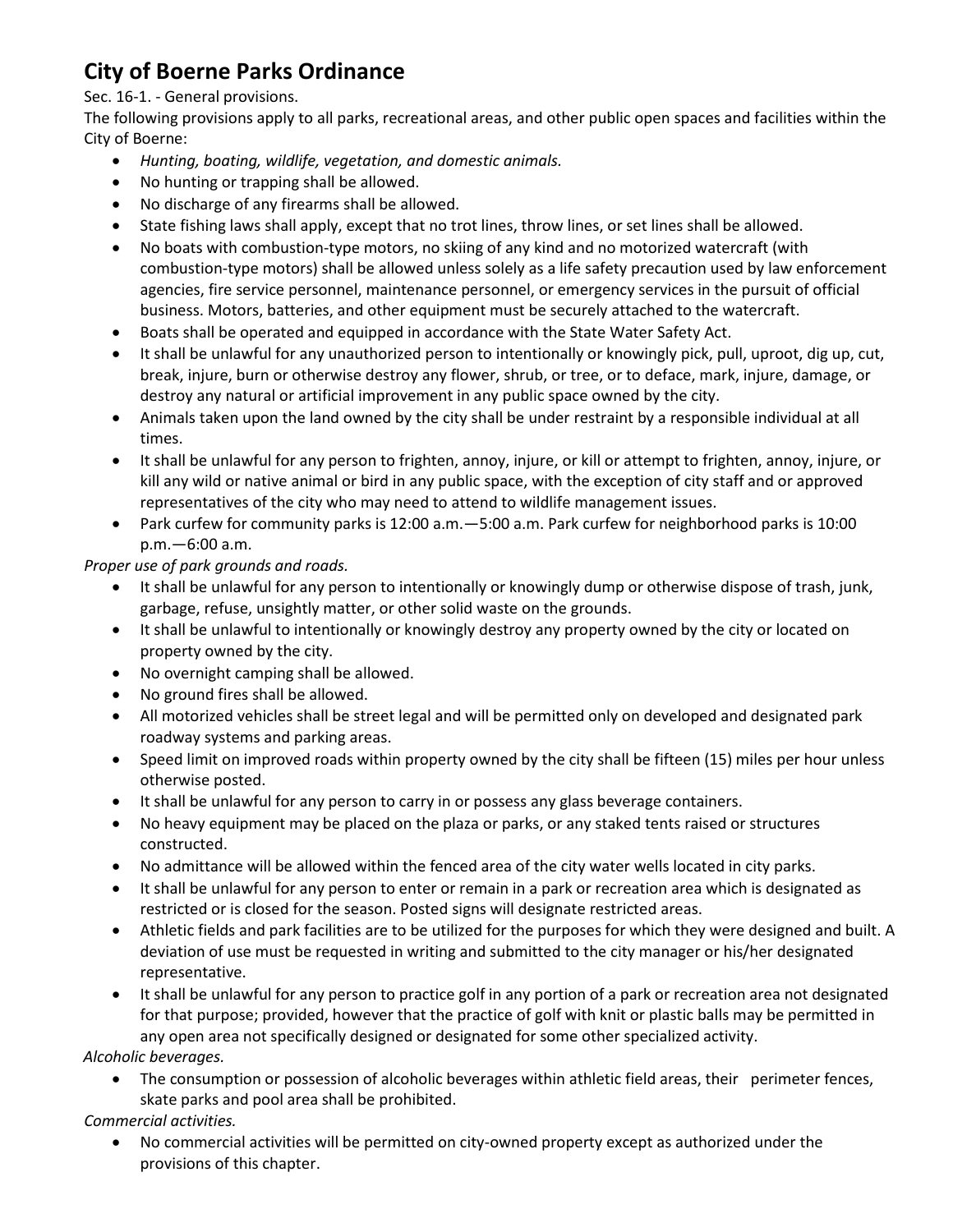It shall be unlawful for any person to sell or offer for sale any goods, wares, services, or merchandise within any parkways, medians, parks, playgrounds, swimming pools, or other recreational areas without permission of the parks and recreation department. Any person wishing to sell food or drink items in a park must apply for a park vendor permit at the parks and recreation office and a health permit from the health department (Kendall County).

## *Requirements for scheduled group events.*

- Any group or organization desiring to hold a scheduled group event on city-owned property shall complete all the necessary application forms and other documents as directed by the parks and recreation department or other city office.
- All events that are sanctioned by the city and held on city property must provide proof of liability insurance with a "hold harmless" clause naming the city. Determination of the need for proof of insurance will be made by the city manager or his/her designee.
- Events that require city staff services other than those normally provided by the city staff shall be responsible for compensating the city for those services.
- Reserving parties and user groups with current contracts with the City of Boerne have priority use. Reservations are made through the City of Boerne Park and Recreation Department.
- User groups that desire to operate ongoing league activities on city-owned athletic fields or complexes must contract with the city for such use. User groups will be required to have a current facility use agreement on file with the City of Boerne and meet all requirements therein.
- The city manager is hereby authorized to close city streets for scheduled group events if such action is deemed to be in the best interest of the public.

Sec. 16-2. - Boerne City Lake.

- No swimming or boat launching within one thousand (1,000) feet of the water treatment plant intake is permitted.
- No vehicles shall be allowed on the dam structure at Boerne City Lake except city emergency or maintenance vehicles.
- No person shall locate, build or construct any dock, boat house or other structure that projects out from the shore of Boerne City Lake into the body of the lake.
- No admittance will be allowed within the fenced area of the water treatment plant without property authorization from a duly authorized official of the city.
- No person, except duly authorized personnel, shall enter onto the primary spillway structure at the Boerne City Lake.
- No swimming or wading allowed within fifty (50) feet of the boat ramp.
- Fires are only allowed for the purposes of cooking/grilling food and such fires must be located within the permanent grilling units provided by the city. Use of personal grills for the purposes of cooking/grilling food will be allowed as long as they are self-contained above ground pits. Ashes must be extinguished. Ashes should not be discarded in trash receptacles, on park grounds or in the lake.

Sec. 16-4. - Main Plaza, Veterans Park, River Road Park, and Northrup Park.

- Uses are primarily intended for nonprofit, nonsectarian organizations for a maximum of twenty-four (24) hours. Uses longer than twenty-four (24) hours must have prior approval by the city manager or his/her designee. Group events and activities shall not detract from the quality of life for residents surrounding the parks due to increased traffic, trash or noise.
- Reservations will be made on a first-come, first-served basis.
- Reservations must be made in the parks and recreation department during regular business hours. A reservation form must be completed and signed by a representative of the organization making the request.
- The group using the city property is responsible for its cleanup within twenty-four (24) hours following the event.
- Any event that would require any extraordinary measures (i.e., closure of a state-controlled highway, crowd control, helicopter landings, etc.) must be pre-approved by city council.
- Permanent signs shall not be placed on Main Plaza at any time. A maximum of two (2) "permitted" temporary signs may be placed on other city property for a period of up to two (2) weeks.